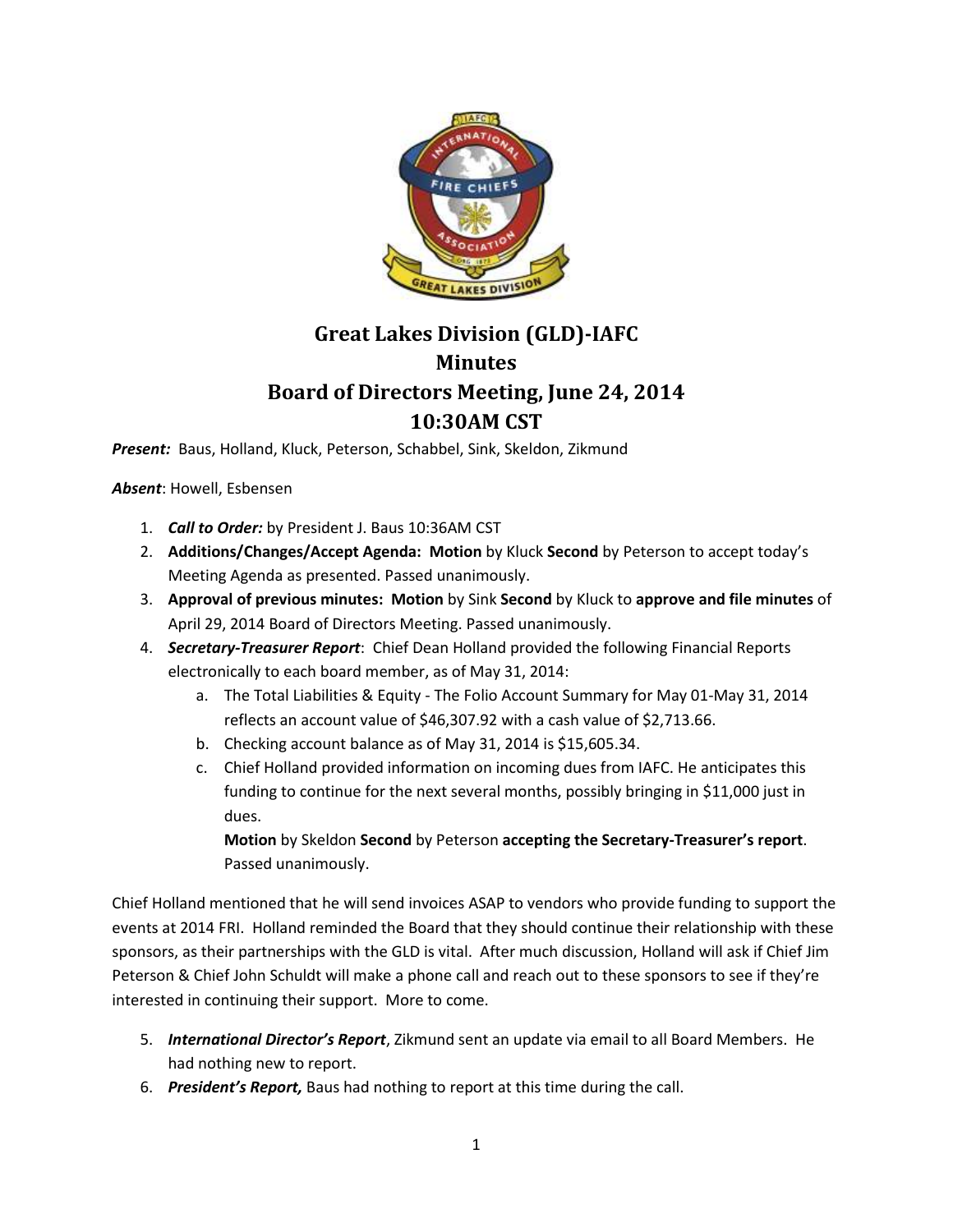- 7. *Vice President Report,* Sink, Had nothing to report
- 8. *Fire Rescue GPO Report,* Schuldt N/A.President Baus will contact Schuldt and request a written report prior to FRI, so we can inform the membership. Baus reminded the board members to suggest an active chief to represent GLD on the GPO Board.

#### 9. *State Directors' Reports:*

- a. *Illinois Report,* N/A
- b. *Ohio Report,* Skeldon, 1) Membership continues to improve. 2) Moving forward with a partnership with the educational side of Ohio Fire Chiefs. 3) He also provided legislative & grant funding updates. 4) OH Executive Director will officially start July  $1^{st}$ .
- c. *Indiana Report,* Sink, 1) Indiana's conference is coming up right after FRI.
- d. *Michigan Report,* Peterson, 1) Cancer presumption has passed out of the Senate and will most likely be passed by the House. More to come. 2) Fireworks funding update  $$ rules have changed.
- e. *Minnesota Report,* Zikmund, 1) Chief Zikmund provided updates on the State's legislative issues and appropriation of grant funding. 2) MN fire chiefs are looking to hire a new Executive Director. RFP has been posted.
- f. *Wisconsin Report,* Kluck*,* 1) Governor election coming up. 2) Conference begins Wednesday in Milwaukee. 3) New Sergeant at Arms/IAFC WI Rep election results will be announced ASAP. 4) Incoming president is Paul Nelson from DeForest FD. 5)  $3<sup>rd</sup>$  annual training event in October .

#### 10. *Old Business*

- a. IAFC 2<sup>nd</sup> Vice President Endorsement Resolution: Baus reported that this is complete. Baus suggests that we mention the process to the membership in Dallas. Baus stated that Jim Grady was instrumental in communicating with the IAFC in drafting the resolution, therefore he'll ask Jim to do a short presentation to the membership.
- b. Bio Nexus Baus reminded the Board that a meeting with Bio Nexus occurred back in Chicago last year. President Baus provided details surrounding the complexity of the requested Pilot program. He further explained that participation in the pilot program was at a minimum cost of \$135,000 for Menomonie FD. This price was too expensive for Menomonie to become involved with.

## 11. *New Business,*

- a. Treasurer Appointment Policy/Guideline Baus provided details on this new guideline and the expected responsibilities. They will be reported to the membership in Dallas.
- b. FRI Dallas Holland 1) GLD is awaiting confirmation of a meeting room at the conference, but the IAFC understands our needs. Due to changes in staffing at IAFC, the system isn't running as smoothly as in the past. Dean will keep everyone informed, as confirmation is expected as the conference gets closer. 2) Zimund reported that GLD is the only division that is having a meeting in Dallas. 3) Holland discussed the Membership luncheon headcount system. 4) Linda's hotel room is confirmed at the Omni, as Dean will not need a room as he's staying with family. 5) Baus mentioned that an invitation should be extended to Terry Monroe & Hicks to the general membership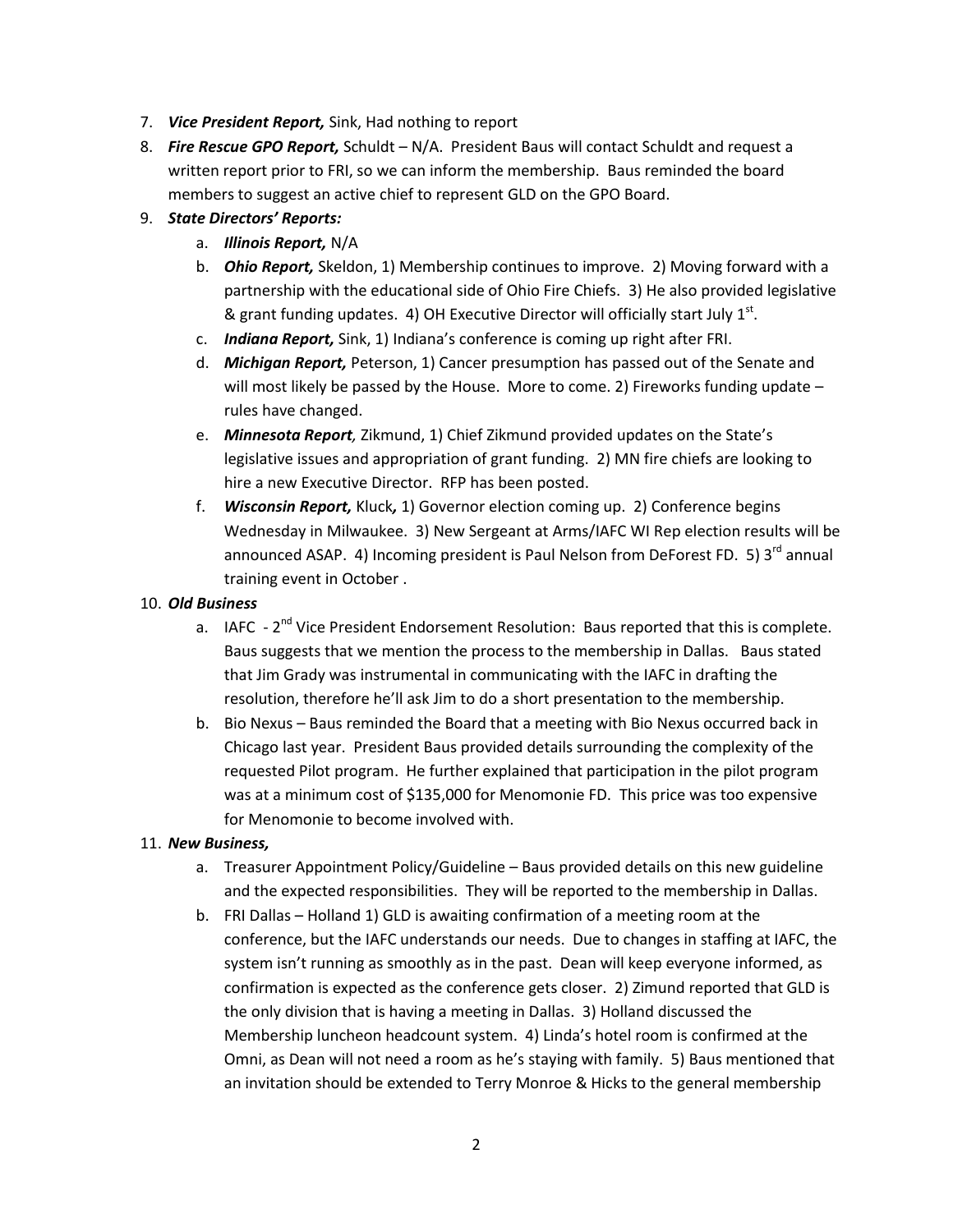meeting in Dallas. Nyle will handle. 6) Holland mentioned that Terry Monroe will provide a report to the Executive Board while in Dallas.

- c. Social Media Opportunities Baus has had some discussions with Esbensen regarding new technology (i.e. blog, twitter, FaceBook). Ken LaSala offered to provide GLD some blurbs. Linda will contact LaSala and ask for information to send out to the membership. Baus will follow up with Esbensen regarding the blog. Maybe it could be rolled out at the membership meeting in Dallas.
- d. Give away inventory items Skeldon provided a current inventory list to all board members electronically. Chief Skeldon provided the history on the GLD poker chips & Apex poker chips, VIP cards. Discussion of new & past items followed (i.e. luggage tags, iPad covers, thumb drives, business card holders, mouse pads, etc). Baus reminded everyone that GLD will not have a booth at FRI this year. Items can be given to members during the membership meeting in Dallas. Discussion followed on how the board would like to move forward with promotional items in the future, including the topic of Challenge Coins. **Motion** made by Holland to reorder black Mousepads and luggage tags, requesting that these items be reserved for GLD members only (Welcome packets & membership meetings). **Seconded** by Skeldon. Motion carried. Skeldon will order.
- e. Legislative Briefing 2015 CFSI Baus followed up a discussion that started in CFSI 2014, that the Board set up a reception for GLD members, featuring briefing from Ken LaSala. Linda will look into and report back.
- f. Frank Frievalt Request Baus provided details on this request as an email was sent to each division requesting a conference call. Frievalt is researching how to improve leadership in the fire service. After much discussion, the board decided they would be happy to be involved in the conference call, as the research results will benefit the fire service overall. Baus will contact Frievalt to confirm GLD's involvement and keep everyone informed.
- g. Board Member shirts since the inventory is very low, the Board may want to consider a new style of shirt. Dave Peterson needs a short sleeve with Dallas coming up soon. Linda will provide a few options for button downed short sleeve shirts for the Board.

## 12. *Good of the Order*

- a. Dave Peterson recommended that future agendas should include a bullet-point for the Executive Director.
- b. Presentation of the annual report This Annual report to be provided to the membership while in Dallas, and is usually handled by the Secretary/Treasurer. After much discussion, the Board agreed that Dean Holland shall provide the 2014 annual report to the membership during the Dallas conference. Linda becomes official August 1, 2014.
- c. Due to several lengthy reports provided during CFSI, next year should limit outside speakers to approximately 30 minutes for their report, including Q/A's.
- d. Chief Peterson asked about the status of sponsorship opportunities in the future and how to pass those to Linda. Chief Peterson will contact Linda direct.